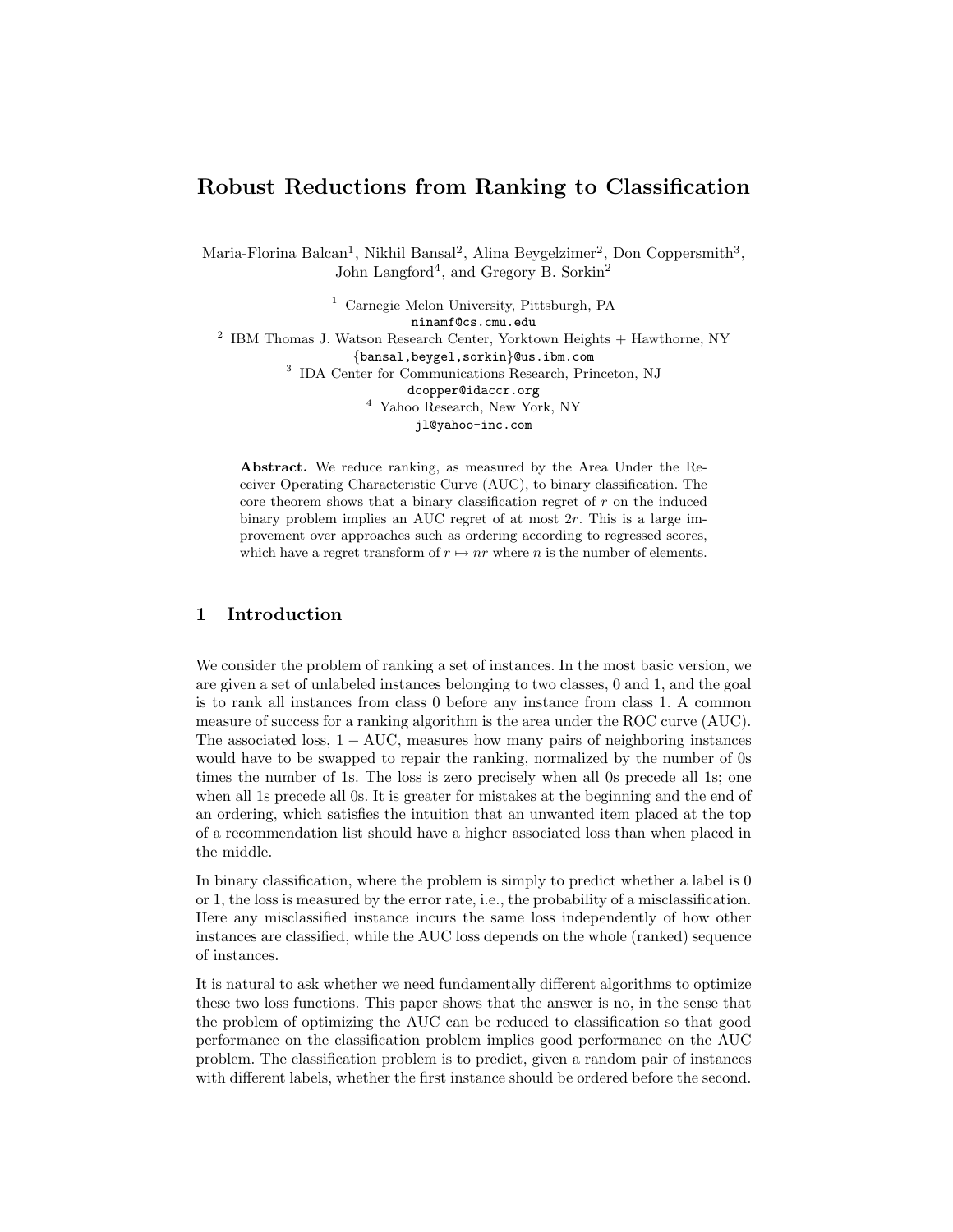We show that there is a robust mechanism for translating any binary classifier learning algorithm into a ranking algorithm.

Relation to Score-Based Ranking: A common way to generate a ranking is to learn a *scoring function*  $f: X \to \mathbb{R}$ , which assigns a real-valued score to each example in the instance space  $X$ , and then rank test examples in the order of their scores.

If f is learned by minimizing some loss function that depends on individual examples, this approach is not robust. The fundamental difficulty is exhibited by highly unbalanced test sets. If we have one 1 and many 0s, a pointwise loss on the 1 with a perfect prediction for the 0s can greatly harm the AUC while only slightly affecting the pointwise loss with respect to the induced distribution. For concreteness, let  $f(x)$  be 1 if the predicted label is 1, and 0 otherwise. Then if n is the number of elements in the test set,  $f$  can induce an AUC loss of 1 with classification loss of  $1/n$ . Thus such schemes transform pointwise loss l to AUC loss nl. The same observation holds for *regrets* in place of losses: pointwise regret  $r$  translates into AUC regret nr. Regret here is the difference between the incurred loss and the lowest achievable loss on the problem. The motivation for regret analysis is to separate avoidable loss from noise intrinsic to the problem, so that bounds apply nontrivially even for problems with large intrinsic noise.

To avoid the robustness problem, many score-based ranking algorithms optimize loss functions that depend on pairs of examples, e.g., the probability that a pair of examples with different labels is misranked (see [AHR05,CLV05,FIS+03,RCM+05]).

Another approach, taken in [CSS99, AM07] as well as here, is to learn a *preference* function  $c: X \times X \to \{0,1\}$  on pairs of examples. If  $c(x, x') = 1$  then c ranks x higher than  $x'$ , and  $c(x, x') = 0$  indicates the opposite preference. Notice that while a scoring function imposes a total order on the entire instance space, a preference function is not required to be transitive. If, for example, the underlying distribution is such that an optimal preference function is non-transitive, then not imposing a total order on the entire space may result in a better performance on limited subsets on which the algorithm is invoked. Since c is not necessarily consistent with a linear ordering on a test set  $U$ , there is a need for a subsequent step which produces an ordering of  $U$  based on the learned  $c$ . Because  $c$  is typically learned using a binary classification algorithm, we call it a classifier.

**Relation to the Feedback Arc Set Problem:** Consider a set  $U$  with a hidden bipartition into a set of *winners* and a set of *losers*. Imagine that every element (also called player) of U plays all other elements, and the outcome of each play is determined by a classifier  $c$ . The tournament induced by  $c$  on  $U$  does not have to be consistent with any linear ordering. We want to find the best way to rank the elements in U so that all winners are ordered before all losers.

A natural objective, dating back to Slater [Sla61], is to find an ordering which agrees with the tournament on as many player pairs as possible, i.e., minimizes the number of inconsistent pairs where a higher-ranked player (one ordered closer to the beginning of the list) lost to a lower-ranked player. This is the NP-hard "minimum feedback arc set problem in tournaments". (Although the hardness was conjectured for a long time, it was proved only recently; see [A06].)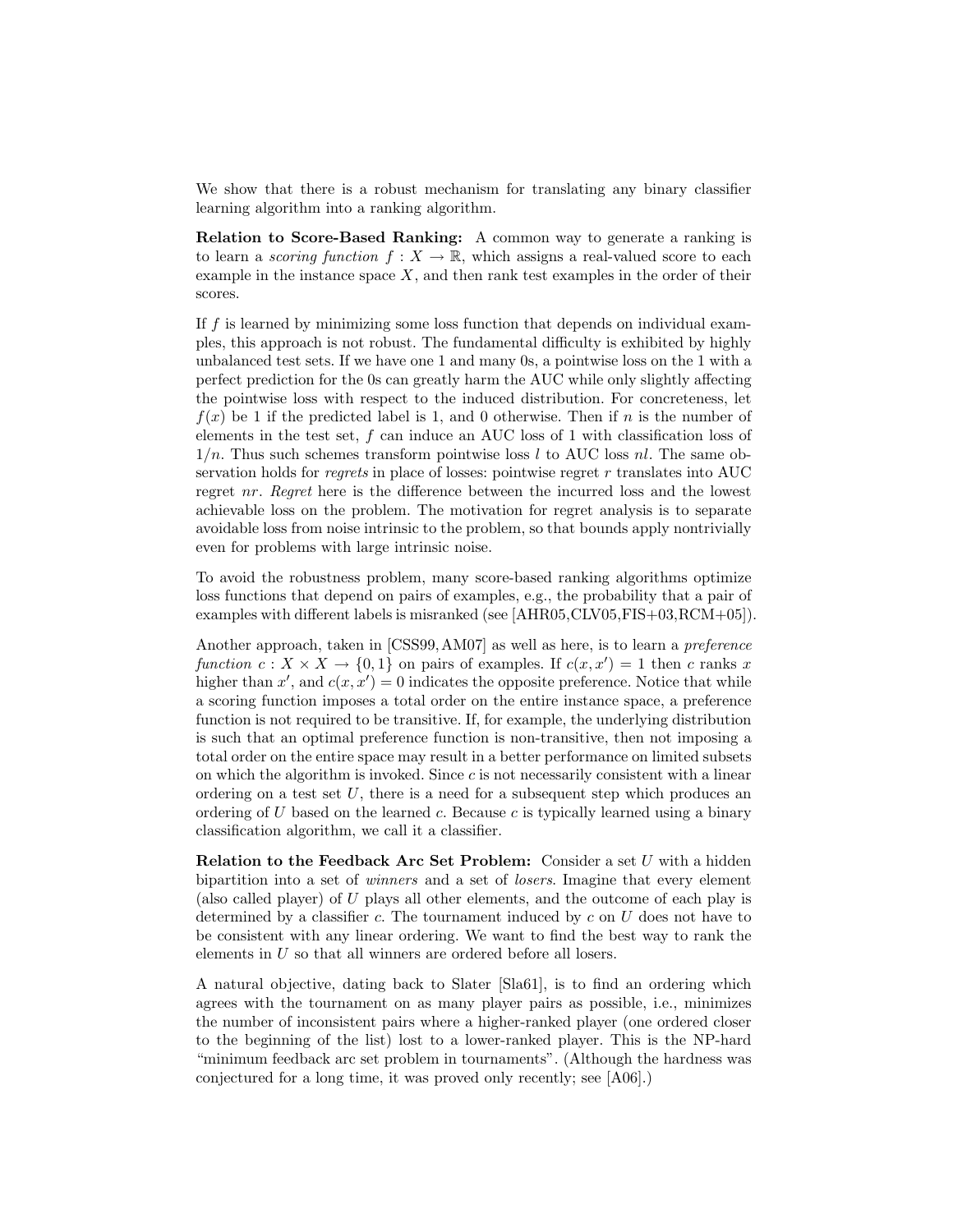A mistake is defined as a winner–loser pair where the loser beats (i.e., is preferred to) the winner. Section 4 proves that a solution to the feedback arc set problem satisfies a basic guarantee: If the classifier c makes at most  $k$  mistakes on  $U$ , then the algorithm minimizing the number of inconsistent pairs produces an ordering, or equivalently a transitive tournament, with at most  $2k$  mistakes on U. Section 5 shows that this bound is tight.

Instead of solving feedback arc set, another natural way to break cycles is to rank instances according to their number of wins in the tournament produced by c. The way ties are broken is inessential; for definiteness, let us say they are broken against us. Coppersmith, Fleischer, and Rudra [CFR06] proved that this algorithm provides a 5-approximation for the feedback arc set problem. An approximation, however, does not generally imply that the ratio of the number of mistakes made by the approximation to the number of mistakes made by  $c$  is finite. For example, c may make no mistakes (i.e., make correct predictions on all winner–loser pairs) while inducing a non-transitive tournament on the winners or the losers, so an approximation that does not know the labeling can incur a non-zero number of mistakes. We prove, however, that the algorithm that orders the elements by their number of wins, has the same regret and loss transforms as an optimal solution to the NP-hard feedback arc set problem. Again, Section 5 shows that solving feedback arc set does no better.

Results: The core theorem (Theorem 1) says that a pairwise classifier with regret  $r$  implies AUC regret at most  $2r$ , for arbitrary distributions over instances. For example, if the binary error rate is 20% due to inherent noise and 5% due to the errors made by the classifier, then AUC regret is at most 10%, i.e., only the 5% are at most doubled. The same statement holds for losses in place of regrets. As shown in [AM07] (see Section 5), this is best possible with any deterministic algorithm. Section 6 proves that Theorem 1 holds for a natural generalization of AUC regret to multiple labels.

In a subsequent paper, Ailon and Mohri [AM07] describe a randomized quick-sort reduction, which guarantees that AUC loss is bounded by binary loss, in expectation over the randomness of the algorithm. They also define a generalization of AUC loss to multiple labels, and show that the expected generalized AUC loss is bounded by twice the binary loss. This generalization encodes the generalization we analyze in Section 6 as a special case. Using the decomposition in Theorem 1, the argument in [AM07] could potentially be extended to bound AUC regret, rather than loss. The quick-sort algorithm is more efficient, requiring only  $O(n \log n)$  instead of  $\Theta(n^2)$ classifier evaluations at test time, which makes it practical in larger settings. On the other hand, the guarantees in [AM07] are in expectation over the algorithm's randomness.

Cohen, Schapire, and Singer [CSS99] operate in a similar two-stage setting: They first learn a preference function that takes a pair of instances and returns a score predicting how certain it is that the first instance should be ranked before the second. The learned function is then evaluated on all pairs of instances in the test set and the instances are ordered using the degree-based algorithm used here. One of the results they show is that the agreement of an optimal feedback arc set ordering with the learned predictions is at most twice the agreement obtained by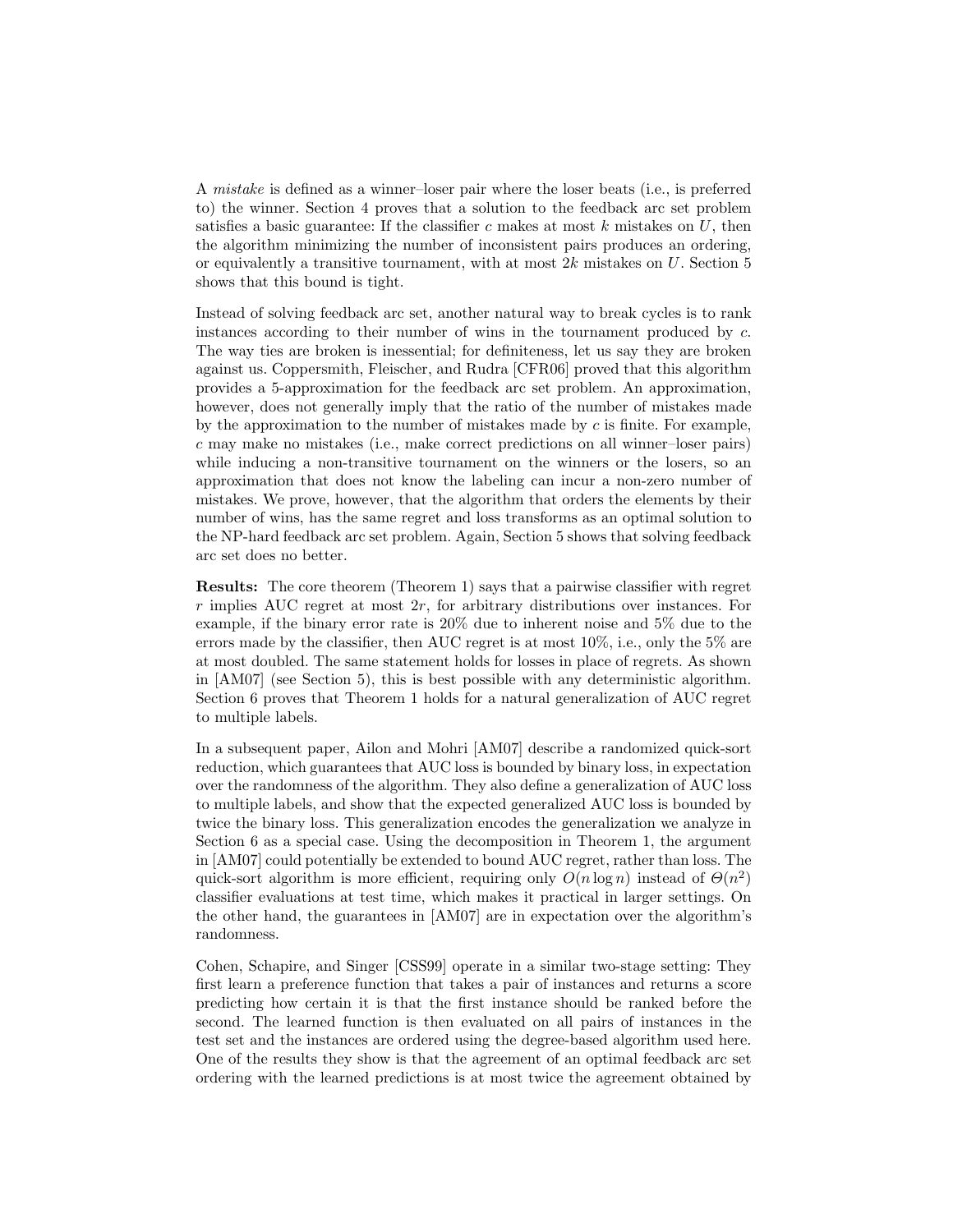their algorithm. To translate this result into the language of losses, let Mfa be the AUC loss of the minimum feedback arc set ordering and Approx be the AUC loss of the approximation. Then the result says that  $1 - APPROX \geq \frac{1}{2}(1 - MFA)$  or APPROX  $\leq \frac{1}{2} + \text{MFA}/2$ . The result is difficult to compare with the results given here, as the settings are different. A rough comparison requires specializations and yields a bound that is weaker than ours: As we show in Section 4, MFA  $\leq 2$  BIN, where Bin is the loss of the pairwise predictor, so the result of [CSS99] roughly says that APPROX  $\leq \frac{1}{2} + \text{BIN}$  (which is essentially vacuous because a random ordering has expected AUC loss of  $1/2$ , while we show that APPROX  $\leq 2$  BIN, modulo the slight difference in the binary problem.

Curiously, the relationship of ranking to classification is functionally tighter than has been proven for regression to binary classification  $(r \mapsto \sqrt{r})$  [LZ05].

### 2 Preliminaries

**Classification:** A *binary classification problem* is defined by a distribution  $P$  over  $X \times \{0,1\}$ , where X is some observable feature space and  $\{0,1\}$  is the binary label space. (For simplicity of presentation, assume that the spaces are finite.) The goal is to find a classifier  $c: X \to \{0,1\}$  minimizing the *classification loss* on P given by

$$
e(c, P) = \mathbf{Pr}_{(x,y)\sim P}[c(x) \neq y].
$$

The *classification regret* of  $c$  on  $P$  is defined as

$$
r(c, P) = e(c, P) - \min_{c^*} e(c^*, P),
$$

where the minimum is taken over all classifiers  $c^* : X \to \{0, 1\}.$ 

**Ranking:** Where  $U \subseteq X$  is an unlabeled set, and  $x, x' \in U$ , a preference function  $\pi(x, x', U) = 1$  if  $\pi$  "prefers" x to x', and 0 otherwise. For simplicity, let  $\pi(x, x', U) = 1 - \pi(x', x, U)$  for  $x \neq x'$ . If  $\pi$  is consistent with some linear ordering of U, we call  $\pi$  itself an *ordering* of U, and denote  $\pi_U(x, x') = \pi(x, x', U)$ . For a labeled set  $S = \{(x_1, y_1), \ldots, (x_n, y_n)\}\,$  let  $U_S = \{x_1, \ldots, x_n\}$  denote the unlabeled set corresponding to S.

The *AUC* loss of an ordering  $\pi_{U_S}$  on a set  $S = \{(x_1, y_1), \ldots, (x_n, y_n)\}$  is defined as

$$
l(\pi_{U_S}, S) = \frac{\sum_{i \neq j} \mathbf{1}(y_i > y_j) \pi_{U_S}(x_i, x_j)}{\sum_{i < j} \mathbf{1}(y_i \neq y_j)}.
$$

Indices i and j in the summations range from 1 to n, and  $\mathbf{1}(\cdot)$  is the indicator function which is 1 if its argument is true, and 0 otherwise. By convention, 0s should be ordered ahead of 1s, so any pair where a 1 is ordered before a 0 contributes to the loss.

A pair of examples  $(x_1, y_1), (x_2, y_2)$  is called mixed if  $y_1 \neq y_2$ .

An *AUC problem* is defined by a distribution D over  $(X \times \{0,1\})^*$ . The goal is to find an ordering  $\pi$  minimizing the expected AUC loss on D, given by

$$
l(\pi, D) = \mathbf{E}_{S \sim D} l(\pi_{U_S}, S).
$$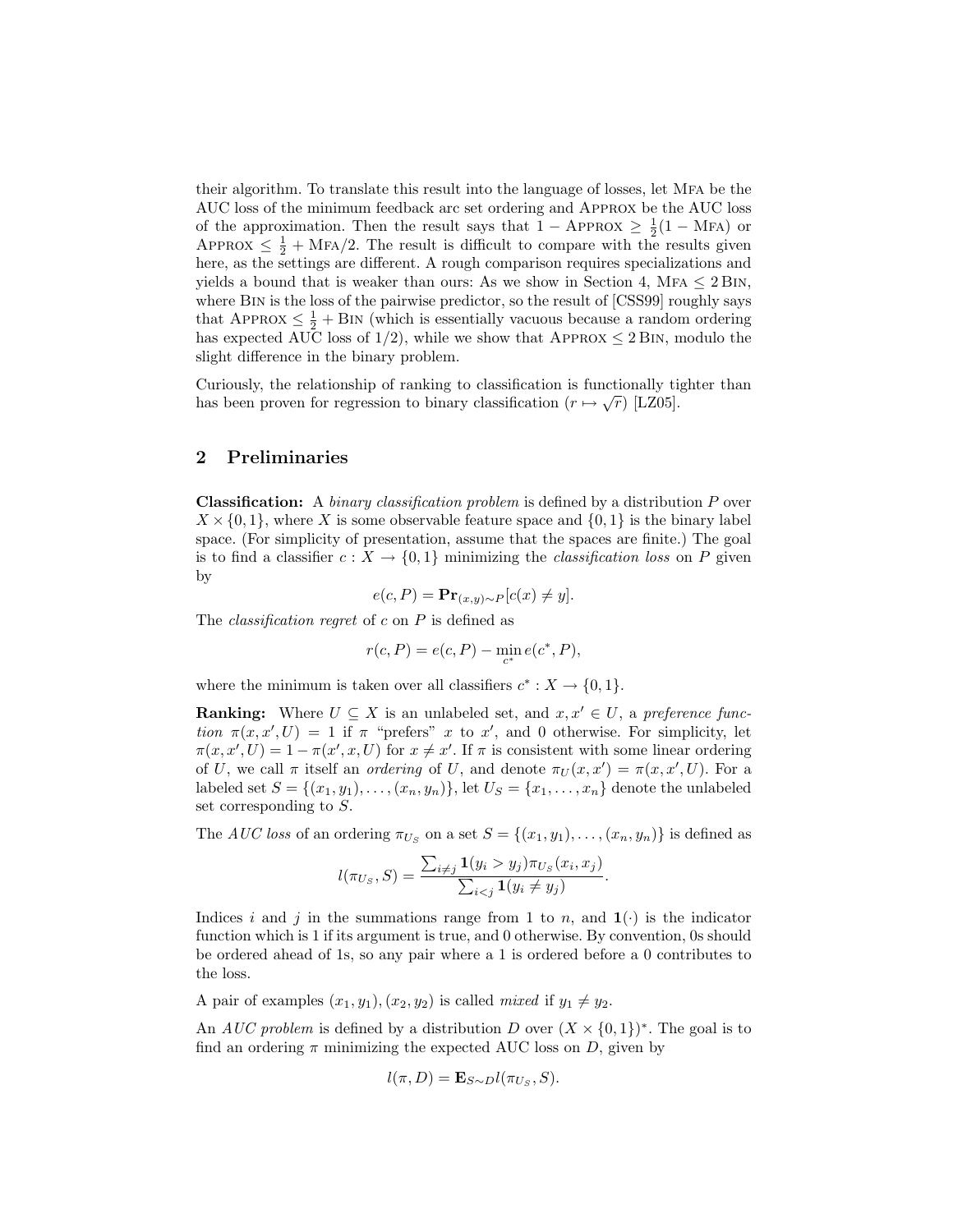#### **Algorithm 1** AUC-TRAIN (labeled set S, binary learning algorithm  $A$ )

- 1. Define the (multi)set  $U_S = \{x : (x, y) \in S\}.$
- 2. Let  $S' = \{(\langle x_1, x_2, U_S \rangle, \mathbf{1}(y_1 \langle y_2 \rangle) : (x_1, y_1), (x_2, y_2) \in S \text{ and } y_1 \neq y_2\}.$
- 3. return  $c = A(S')$ .

**Algorithm 2** DEGREE (unlabeled set  $U$ , classifier c)

- 1. For  $x \in U$ , let  $\deg(x) = |\{x' : c(x, x', U) = 1, x' \in U\}|$ .
- 2. Sort U in descending order of  $deg(x)$ , breaking ties arbitrarily.

As an example, consider the internet search problem, where there is some underlying distribution of queries, each yielding a set of search results. This process generates a distribution over subsets; whether or not the subsets have the same size is inessential for the analysis. Note that  $D$  is allowed to encode arbitrary dependencies between examples.

The AUC regret of  $\pi$  on D is given by  $r_{\text{AUC}}(\pi, D) = l(\pi, D) - \min_{\pi^*} l(\pi^*, D)$ , where the minimum is taken over all preference functions  $\pi^*$  transitive on any subset in the support of D.

Tournaments: A tournament is a complete graph with no self-loops, in which each edge is directed one way or the other, so that for every pair of vertices  $i \neq j$ , either  $i \rightarrow j$  is an edge or  $j \rightarrow i$  is an edge, but not both. The edge  $i \rightarrow j$  says that i beats j ("i is preferred to j"). Since we adopt the convention that 0s should be ordered ahead of 1s, ideally 0s should beat 1s. We write  $\deg(i)$  for the *outdegree* of vertex *i*, so  $\deg(i) = \sum_j \mathbf{1}(i \rightarrow j)$ , where the indicator function  $\mathbf{1}(i \rightarrow j)$  is 1 if  $i \rightarrow j$ is an edge and 0 otherwise. Thus we generally expect 0s to have large outdegree and 1s small outdegree; however, we allow and analyze arbitrary tournaments.

### 3 Ordering by the Number of Wins

In this section, we describe the reduction and prove the main result.

The reduction consists of two components. The training part, Auc-Train (Algorithm 1), takes a set S of labeled examples of type  $X \times \{0,1\}$  and transforms all mixed pairs in  $S$  into binary examples for the oracle learning algorithm. The binary classification problem induced by the reduction is to predict, given a random mixed pair of examples in a subset  $U \subseteq X$  together with U itself, whether the first example should be ordered before the second in U.

The reason why the classifier has to depend on  $U$  is that a regret reduction cannot throw away any information; otherwise the adversary could encode conflicting pairwise preferences based on the value of the subset. (An alternative is to introduce an assumption that the optimal ordering of any pair of unlabeled instances is independent of the drawn subset, whenever the instances are drawn together [AM07].)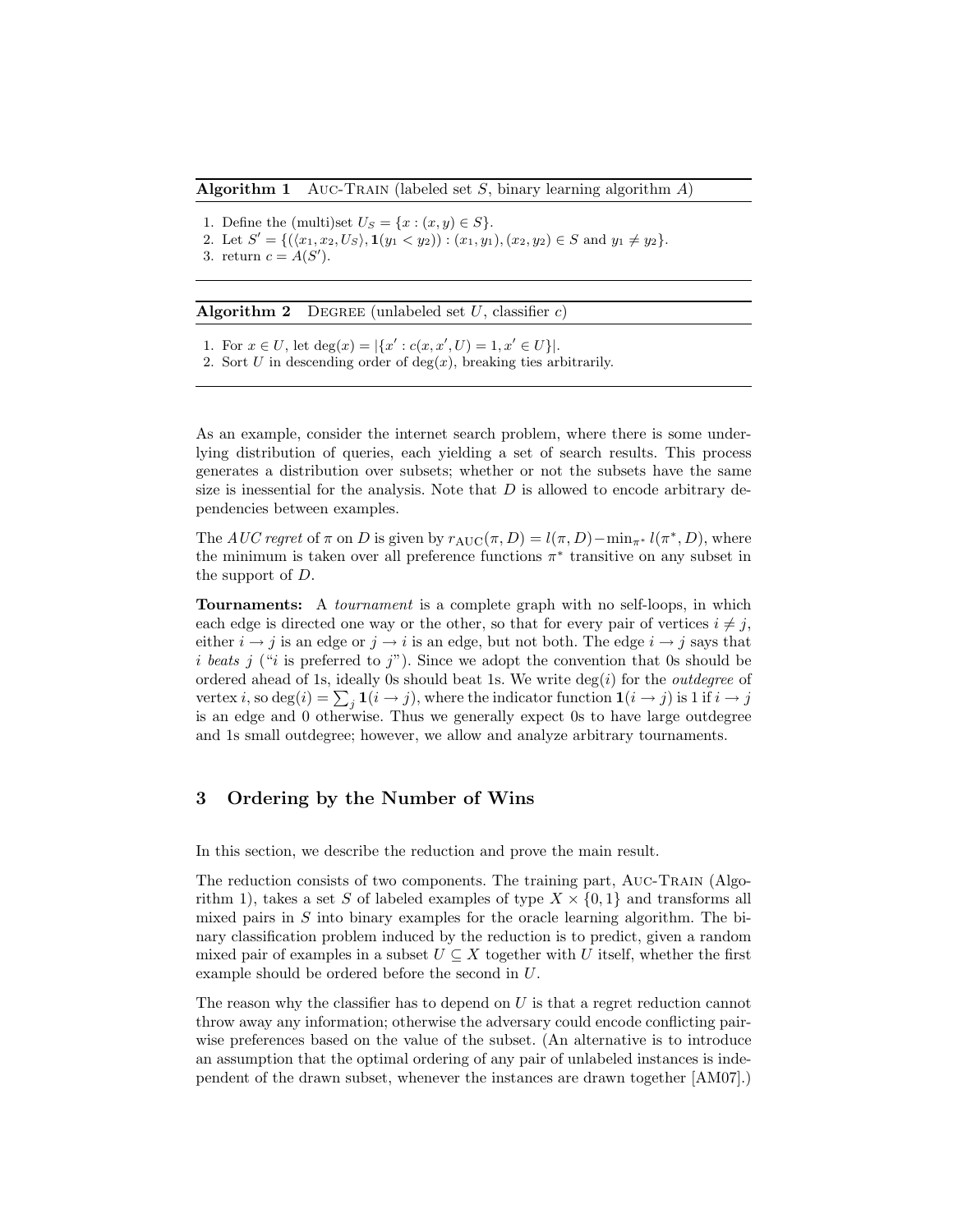For any process  $D$  generating datasets  $S$ , we can define the induced distribution by first drawing S from D, then drawing a random mixed pair  $(x_1, y_1)$ ,  $(x_2, y_2)$  from S, and generating  $(\langle x_1, x_2, U_S \rangle, \mathbf{1}(y_1 \langle y_2 \rangle))$ . We denote this induced distribution by Auc-Train(D), admittedly overloading the notation.

The test part, DEGREE (Algorithm 2), uses the pairwise classifier  $c$  learned in Algorithm 1 to run a tournament on a test set  $U$ , and then ranks the elements of U in decreasing order of their number of wins in the tournament, breaking ties arbitrarily. Recall that we expect 0s to beat 1s, and thus have larger outdegree. (In the algorithm and below, we omit angle brackets from calls to c.)

For the analysis, it is best to think of the classifier  $c$  as an adversary playing against the ranking algorithm DEGREE. The goal of  $c$  is to pay little in classification regret while making  $DEGREE(\cdot, c)$  pay a lot in AUC regret.

Theorem 1 below reduces the regret problem to the following combinatorial problem. Given a set U with each element labeled either 0 or 1, the adversary  $c$  starts with a tournament of its choice where every  $0$  beats every 1. Then  $c$  can choose to invert the outcome of any game between a 0 and a 1, and she is charged for each such "mistake". Again, c can choose any (not necessarily transitive) subtournaments on the 0s and on the 1s for free. The resulting tournament is shown to the algorithm.

Without seeing the labels, the algorithm needs to approximate  $c$ 's tournament with a transitive tournament (or equivalently, a linear order). The goal of the algorithm is to minimize the number of mistakes it makes (i.e., pairs where a 1 precedes a 0 in the order). If c were itself consistent with a linear order, the algorithm could simply output that, at a cost in mistakes identical to the adversary's. In general it is not, and we would expect the cost of the more-constrained linear order to be higher. Our goal is to show that the reduction is robust in the sense that c cannot cause Degree to make many mistakes without making many mistakes itself. More precisely, DEGREE never makes more than twice as many mistakes as c. This combinatorial result (Theorem 2) is invoked  $(n-1)$  times in the proof of the main theorem below.

**Theorem 1.** For all distributions  $D$  and all pairwise classifiers  $c$ ,

$$
r_{\text{AUC}}(\text{DEGREE}(\cdot, c), D) \le 2r(c, \text{AUC-TRAIN}(D)).\tag{1}
$$

Note the quantification in the above theorem: it applies to all settings where Algorithms 1 and 2 are used; in particular, D may encode arbitrary dependences between examples.

*Proof.* Given an unlabeled test set  $U \in X^n$ , the joint distribution D induces a conditional distribution  $D(Y_1, \ldots, Y_n \mid U)$  over the set of label sequences  $\{0,1\}^n$ . In the remainder of the paper, let Q denote this conditional distribution. We prove the theorem by fixing  $U$ , taking the expectation over the draw of  $U$  at the end.

Let U be identified with  $\{1, \ldots, n\}$ . The *pairwise loss* of ordering i before j in U is defined as

$$
l_Q(i,j) = \mathbf{E}_{y^n \sim Q} \frac{\mathbf{1}(y_i > y_j)}{\sum_{u < v} \mathbf{1}(y_u \neq y_v)}.
$$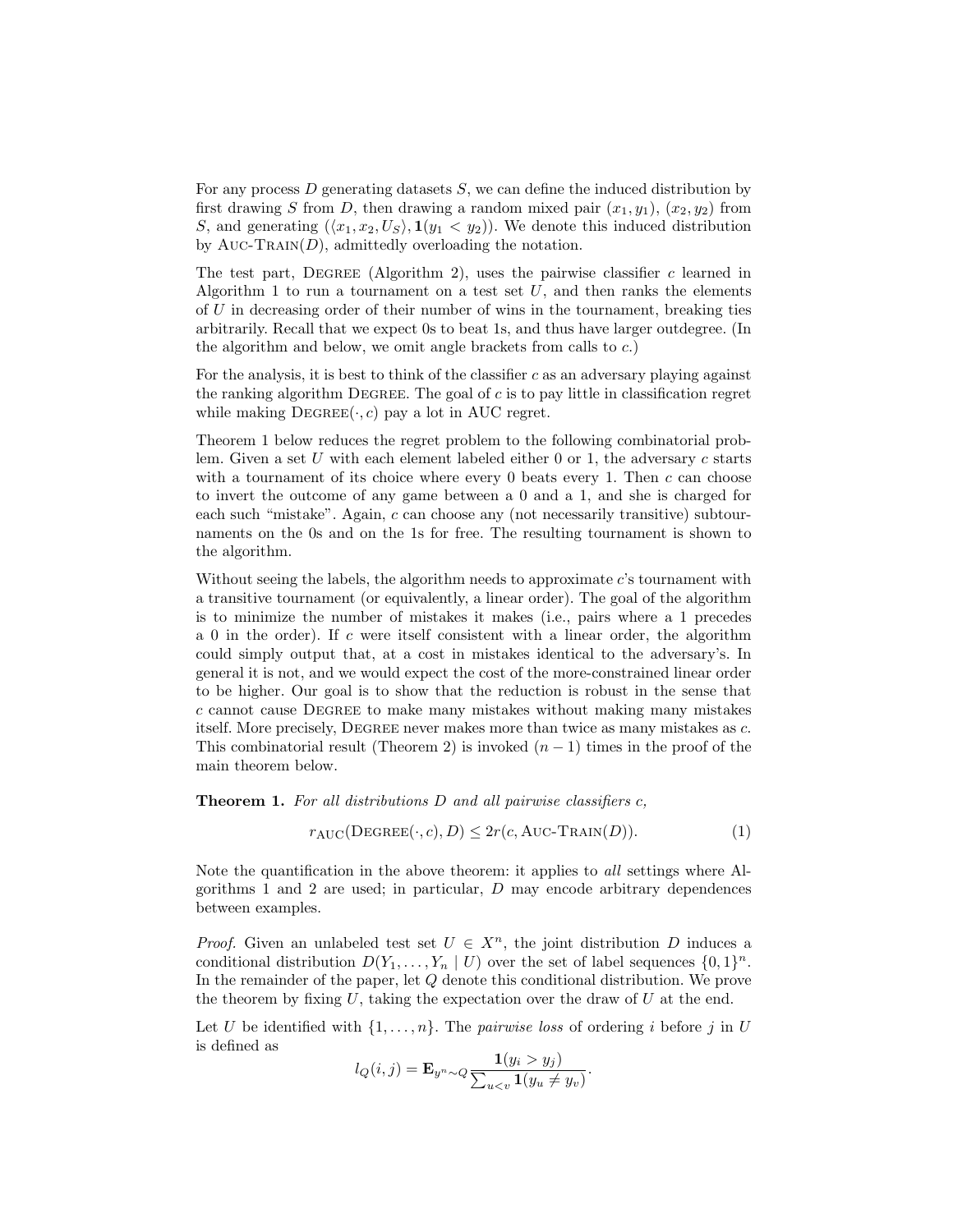If  $l_Q(i, j) < l_Q(j, i)$ , the regret  $r_Q(i, j)$  of ordering i before j is 0; otherwise,  $r_Q(i, j) = l_Q(i, j) - l_Q(j, i)$  and  $r_Q(i, j)$  is called proper. Thus if  $r_Q(i, j)$  is proper, then  $r_Q(j, i) = 0$ .

Lemma 1 presented below this proof, establishes a basic property of pairwise regrets. It says that for any i, j, and k, if  $r_Q(i, j)$  and  $r_Q(j, k)$  are proper,  $r_Q(i, k)$  $r_Q(i, j) + r_Q(j, k).$ 

We can assume without loss of generality that the ordering minimizing the AUC loss (thus having zero AUC regret) on U is  $\langle 1, 2, \ldots, n \rangle$ . It is easy to see that all regretzero pairwise predictions must be consistent with the ordering, i.e.,  $r_Q(i, j) = 0$ for all  $1 \leq i \leq j \leq n$ . Indeed, all  $r_Q(i, i + 1)$  must be 0; otherwise swapping i and  $i + 1$  decreases the overall regret, contradicting the assumption that  $\langle 1, 2, \ldots, n \rangle$ is regret minimizing. Thus all  $r_Q(i + 1, i)$  are proper and repeated application of Lemma 1 implies that, for any  $j > i$ ,  $r_Q(j, i)$  is proper, which in turn implies that  $r_Q(i, j) = 0.$ 

Applied repeatedly, Lemma 1 says that for any pair  $i < j$ , the regret  $r_Q(j, i)$  can be decomposed as  $r_Q(j, i) = \sum_{k=i}^{j-1} r_Q(k+1, k)$ . Since U is fixed throughout the proof, we omit the subscript U from the produced ordering  $\pi_U$  and the optimal ordering  $\pi_U^*$ . Thus the AUC regret of  $\pi = \pi_U$  on  $Q$  can be decomposed as a sum of pairwise regrets (where  $\langle U, y^n \rangle$  denotes the unlabeled sample U labeled with  $y^n$ ):

$$
r_{\text{AUC}}(\pi, Q) = l(\pi, Q) - \min_{\pi^*} l(\pi^*, Q)
$$
  
\n
$$
= \mathbf{E}_{y^n \sim Q} [l(\pi, \langle U, y^n \rangle)] - \min_{\pi^*} \mathbf{E}_{y^n \sim Q} [l(\pi^*, \langle U, y^n \rangle)]
$$
  
\n
$$
= \mathbf{E}_{y^n \sim Q} \frac{\sum_{i,j} \mathbf{1}(y_i > y_j) \pi(i,j)}{\sum_{u < v} \mathbf{1}(y_u \neq y_v)} - \min_{\pi^*} \mathbf{E}_{y^n \sim Q} \frac{\sum_{i,j} \mathbf{1}(y_i > y_j) \pi^*(i,j)}{\sum_{u < v} \mathbf{1}(y_u \neq y_v)}
$$
  
\n
$$
= \max_{\pi^*} \mathbf{E}_{y^n \sim Q} \frac{\sum_{i,j} [\mathbf{1}(y_i > y_j) \pi(i,j) - \mathbf{1}(y_i > y_j) \pi^*(i,j)]}{\sum_{u < v} \mathbf{1}(y_u \neq y_v)}
$$
  
\n
$$
= \sum_{i < j: \pi(j,i)=1} r_Q(j,i) = \sum_{k=1}^{n-1} |\{i \le k < j: \pi(j,i) = 1\}| \cdot r_Q(k+1,k).
$$

The last equality follows by repeated application of Lemma 1. Note that

$$
\min_{\pi^*} \mathbf{E}_U[l(\pi^*_U, Q)] = \mathbf{E}_U[\min_{\pi^*_U} l(\pi^*_U, Q)],
$$

because for any U, the minimizer  $\pi_U^*$  of  $l(\pi_U^*, Q)$  is the minimizer  $\pi^*$  of  $\mathbb{E}_U[l(\pi_U^*, Q)]$ (restricted to  $U$  in the last argument).

The classification regret can also be written in terms of pairwise regrets:

$$
r(c, \text{AUC-TRAIN}(Q)) = e(c, \text{AUC-TRAIN}(Q)) - \min_{c^*} e(c^*, \text{AUC-TRAIN}(Q))
$$
  
= 
$$
\max_{c^*} \mathbf{E}_{y^n \sim Q} \left[ \frac{\sum_{i,j} [1(y_i > y_j)c(i,j,U) - 1(y_i > y_j)c^*(i,j,U)]}{\sum_{u < v} 1(y_u \neq y_v)} \right]
$$
  
= 
$$
\sum_{i < j:c(j,i,U)=1} r_Q(j,i) = \sum_{k=1}^{n-1} |\{i \le k < j : c(j,i,U) = 1\}| \cdot r_Q(k+1,k).
$$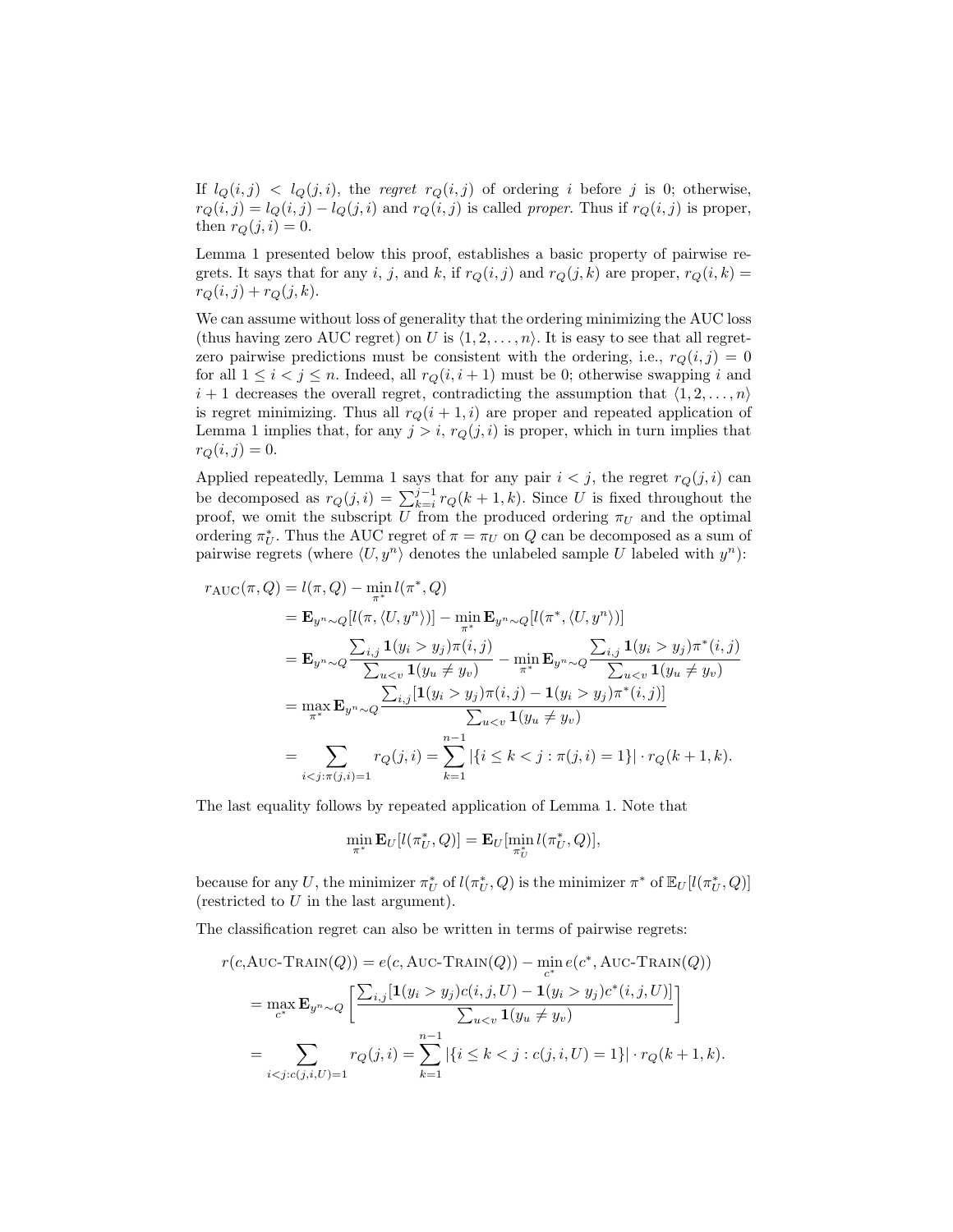Let  $g_k$  and  $f_k$  denote the coefficients with which the term  $r_Q(k+1, k)$  appears in the above decompositions of  $r_{AUC}(\pi, Q)$  and  $r(c, AUC-TRAIN(Q))$  respectively. To complete the proof it suffices to show that  $g_k \leq 2f_k$  for each k.

Fix k and consider a bipartition of U into a set  $\{1, \ldots, k\}$  of "winners" and a set  ${k+1,\ldots,n}$  of "losers". In this terminology,  $g_k$  is the number of winner-loser pairs where the loser has at least as many wins as the winner, and  $f_k$  is the number of winner–loser pairs where the loser beats the winner (in the tournament induced by c on U). Theorem 2 below shows that  $g_k \leq 2f_k$ , completing this proof.

We prove the lemma used in the proof above.

**Lemma 1.** For any i, j, and k in  $\{1, \ldots, n\}$ , if  $r_Q(i, j)$  and  $r_Q(j, k)$  are proper,

$$
r_Q(i,k) = r_Q(i,j) + r_Q(j,k).
$$

Proof. We have

$$
r_Q(i,j) + r_Q(j,k) = \mathbf{E}_{y^n \sim Q} \frac{I(y^n)}{\sum_{u < v} \mathbf{1}(y_u \neq y_v)},
$$

where

$$
I(y^n) = \mathbf{1}(y_i = 1, y_j = 0) - \mathbf{1}(y_i = 0, y_j = 1) + \mathbf{1}(y_j = 1, y_k = 0) - \mathbf{1}(y_j = 0, y_k = 1)
$$
  
=  $\mathbf{1}(y_i = 1, y_j = 0, y_k = 0) + \mathbf{1}(y_i = 1, y_j = 0, y_k = 1)$   
 $\mathbf{-1}(y_i = 0, y_j = 1, y_k = 0) - \mathbf{1}(y_i = 0, y_j = 1, y_k = 1)$   
 $\mathbf{+1}(y_i = 0, y_j = 1, y_k = 0) + \mathbf{1}(y_i = 1, y_j = 1, y_k = 0)$   
 $\mathbf{-1}(y_i = 0, y_j = 0, y_k = 1) - \mathbf{1}(y_i = 1, y_j = 0, y_k = 1)$   
=  $\mathbf{1}(y_i = 1, y_k = 0) - \mathbf{1}(y_i = 0, y_k = 1).$ 

Recall that

$$
\mathbf{E}_{y^n \sim Q} \frac{\mathbf{1}(y_i = 1, y_k = 0)}{\sum_{u < v} \mathbf{1}(y_u \neq y_v)} = l_Q(i, k), \quad \mathbf{E}_{y^n \sim Q} \frac{\mathbf{1}(y_i = 0, y_k = 1)}{\sum_{u < v} \mathbf{1}(y_u \neq y_v)} = l_Q(k, i).
$$

Thus  $r_Q(i, j) + r_Q(j, k) = l_Q(i, k) - l_Q(k, i) = r_Q(i, k)$ . (Since  $r_Q(i, j) + r_Q(j, k) > 0$ , we have  $l_Q(i, k) > l_Q(k, i)$  and  $r_Q(i, k)$  is proper.)

Let  $T$  be a tournament and let the vertices of  $T$  be arbitrarily partitioned into a set W of "winners" and a set L of "losers". Call the triple  $(T, W, L)$  a winner-loser partitioned tournament, and denote it by  $T$ . We show that for any  $T$ , the number of winner–loser pairs where the loser's degree is larger than or equal to the winner's, is at most twice the number of winner–loser pairs where the loser beats the winner. Formally, define two measures:

$$
g(\mathbf{T}) = \sum_{\ell \in L} \sum_{w \in W} \mathbf{1}(\deg(\ell) \ge \deg(w)),
$$
  

$$
f(\mathbf{T}) = \sum_{\ell \in L} \sum_{w \in W} \mathbf{1}(\ell \to w).
$$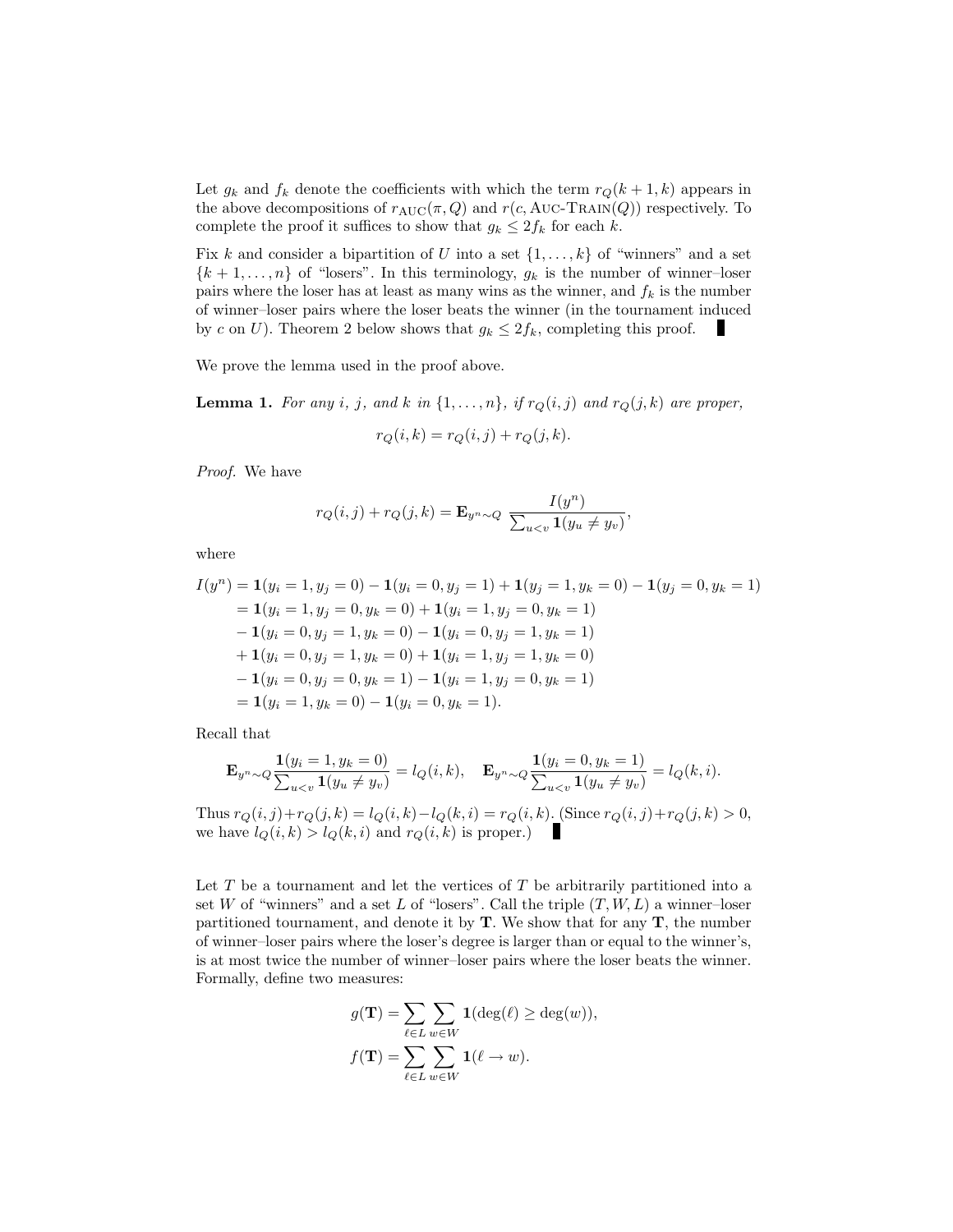**Theorem 2.** For any winner-loser partitioned tournament  $\mathbf{T}$ ,  $g(\mathbf{T}) \leq 2f(\mathbf{T})$ .

Since the number of edges from  $L$  to  $W$  is equal to the total number of edges out of  $L$  minus the number of edges from  $L$  to  $L$ , we can rewrite

$$
f(\mathbf{T}) = \sum_{\ell \in L} \sum_{w \in W} \mathbf{1}(\ell \to w) = \sum_{\ell \in L} \deg(\ell) - \binom{|L|}{2}.
$$

 $\lambda$ |  $\pm$  +  $\lambda$ 

Both  $f(T)$  and  $g(T)$  depend only on the degrees of the vertices of T, so rather than working with a (labeled) tournament, a relatively complex object, we can work with a (labeled) degree sequence.

Landau's theorem [Lan53] says that there exists a tournament with outdegree sequence  $d_1 \leq d_2 \leq \cdots \leq d_n$  if and only if, for all  $1 \leq i \leq n$ ,  $\sum_{j=1}^{i} d_j \geq \sum_{j=1}^{i} (j-1)$ , with equality for  $i = n$ .

Recall that a sequence  $\langle a_1, \ldots, a_n \rangle$  is majorized by  $\langle b_1, \ldots, b_n \rangle$  if the two sums are equal and if, when each sequence is sorted in non-increasing order, the prefix sums of the b sequence are at least as large as (dominate) those of the a sequence. (For a comprehensive treatment of majorization, see [MO79].) Landau's condition is precisely that  $\langle d_1, \ldots, d_n \rangle$  is majorized by  $\langle 0, \ldots, n-1 \rangle$ . (With the sequences sorted in increasing order, Landau's condition is that prefix sums of the degree sequence dominate those of the progression, which is the same as saying that the suffix sums of the degree sequence are dominated by the suffix sums of the progression.) This allows us to take advantage of well-known properties of majorization, notably that if  $A'$  is obtained by averaging together any elements of  $A$ , then  $A$  majorizes  $A'$ .

This allows us to restate Theorem 2 in terms of a sequence and majorization, rather than a tournament, but first we relax the constraints. First, where the original statement requires elements of the degree sequence to be non-negative integers, we allow them to be non-negative reals. Second, the original statement requires that we attach a winner/loser label to each element of the degree sequence. Instead, we aggregate equal elements of the degree sequence, and for a degree  $d_i$  of (integral) multiplicity  $m_i$ , assign arbitrary non-negative (but not necessarily integral) portions to winners and losers:  $w_i + \ell_i = m_i$ .

Let  $\mathbf{D} = (D, W, L)$  be such a generalized "winner-loser labeled compressed sequence". Note that the majorization condition applies only to the values  $\{d_i, m_i\}$ , not the labeling. The definitions of  $f$  and  $g$  above are easily extended to this broader domain:  $g(\mathbf{D}) = \sum_i \sum_{j \leq i} l_i w_j$ ,  $f(\mathbf{D}) = \sum_i l_i d_i - (\sum_i l_i)$ , where we define  $\binom{x}{2} = x(x-1)/2$  for all x (not just integers). If we prove  $g \leq 2f$  over this larger domain, the inequality holds in particular for plain winner–loser labeled degree sequences (the case where all weights happen to be integral). That is, Theorem 3, below, implies Theorem 2.

**Theorem 3.** For any winner-loser labeled compressed sequence  $D = (D, W, L)$ where D is majorized by  $\langle 0, \ldots, n-1 \rangle$ ,  $g(\mathbf{D}) \leq 2f(\mathbf{D})$ .

*Proof.* We begin with an outline of the proof. Define a compressed sequence  $\bf{D}$  as being *canonical* if it consists of at most three degrees: a smallest degree  $d_1$  having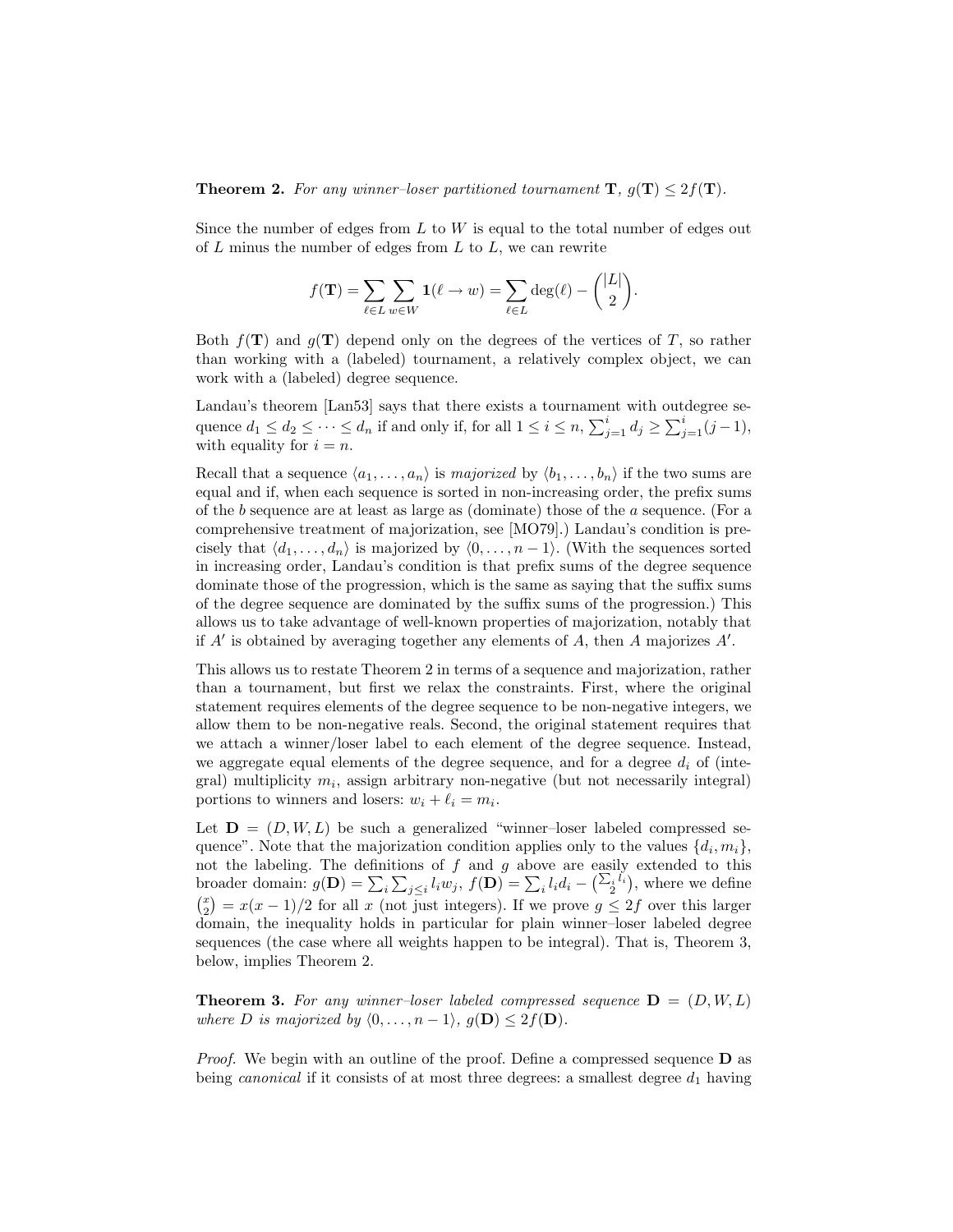only losers ( $w_1 = 0$ ), a middle degree  $d_2$  potentially with both winners and losers  $(w_2, \ell_2 \geq 0)$ , and a largest degree  $d_3$  having only winners  $(\ell_3 = 0)$ . We first establish that any canonical sequence has  $g(\mathbf{D})-2f(\mathbf{D}) \leq 0$ . We then show how to transform any degree sequence to a canonical one with a larger (or equal) value of  $g - 2f$ , which completes the argument.

We first show that a canonical sequence D has  $g - 2f \leq 0$ . For the canonical configuration,  $g = w_2 \ell_2$  and  $f = \ell_1 d_1 + \ell_2 d_2 - {\ell_1 + \ell_2 \choose 2}$ , and hence our goal is to show that

$$
\ell_1 d_1 + \ell_2 d_2 \ge (\ell_1 + \ell_2)(\ell_1 + \ell_2 - 1)/2 + w_2 \ell_2/2 \tag{2}
$$

By Landau's condition applied to  $\ell_1$  and  $\ell_1 + w_2 + \ell_2$ , we have the following two relations:

$$
\ell_1 d_1 \ge \binom{\ell_1}{2} \tag{3}
$$

and

$$
\ell_1 d_1 + (\ell_2 + w_2) d_2 \ge \binom{\ell_1 + w_2 + \ell_2}{2}.
$$
 (4)

Multiplying (3) by  $w_2/(\ell_2 + w_2)$  and (4) by  $\ell_2/(\ell_2 + w_2)$  and adding them, we obtain that

$$
\ell_1 d_1 + \ell_2 d_2 \ge \frac{1}{\ell_2 + w_2} \left( w_2 \binom{\ell_1}{2} + \ell_2 \binom{\ell_1 + \ell_2 + w_2}{2} \right). \tag{5}
$$

A simple calculation shows that the right side of inequality (5) is exactly equal to the right hand side of (2). This proves that  $g \leq 2f$  for a canonical sequence.

If a sequence is not canonical then there are two consecutive degrees  $d_i$  and  $d_j$  $(j = i + 1)$  such that one of the cases 1a, 1b, or 2 (described below) holds. In each case we apply a transformation producing from the degree sequence D a new degree sequence  $\mathbf{D}'$ , where:

- the total weight of winners in  $\mathbf{D}'$  is equal to that of  $\mathbf{D}$ ; similarly for losers, and thus for the total weight; furthermore, the total weight on each degree remains integral;
- $\mathbf{D}'$  maintains the majorization needed for Landau's theorem;
- the value of  $g 2f$  is at least as large for  $\mathbf{D}'$  as for  $\mathbf{D}$ ; and
- either the number of nonzero values  $w_i$  and  $\ell_i$  or the number of distinct degrees  $d_i$  is strictly smaller for  $\mathbf{D}'$  than for  $\mathbf{D}$ , and the other is no larger for  $\mathbf{D}'$  than for D.

We first sketch the cases and then detail the transformations.

**Case 1a**  $d_i$  has only winners  $(l_i = 0)$ .

Apply Transformation 1a, combining the two degrees into one.

**Case 1b**  $d_j$  has only losers  $(w_j = 0)$ .

Apply Transformation 1b, combining the two degrees into one.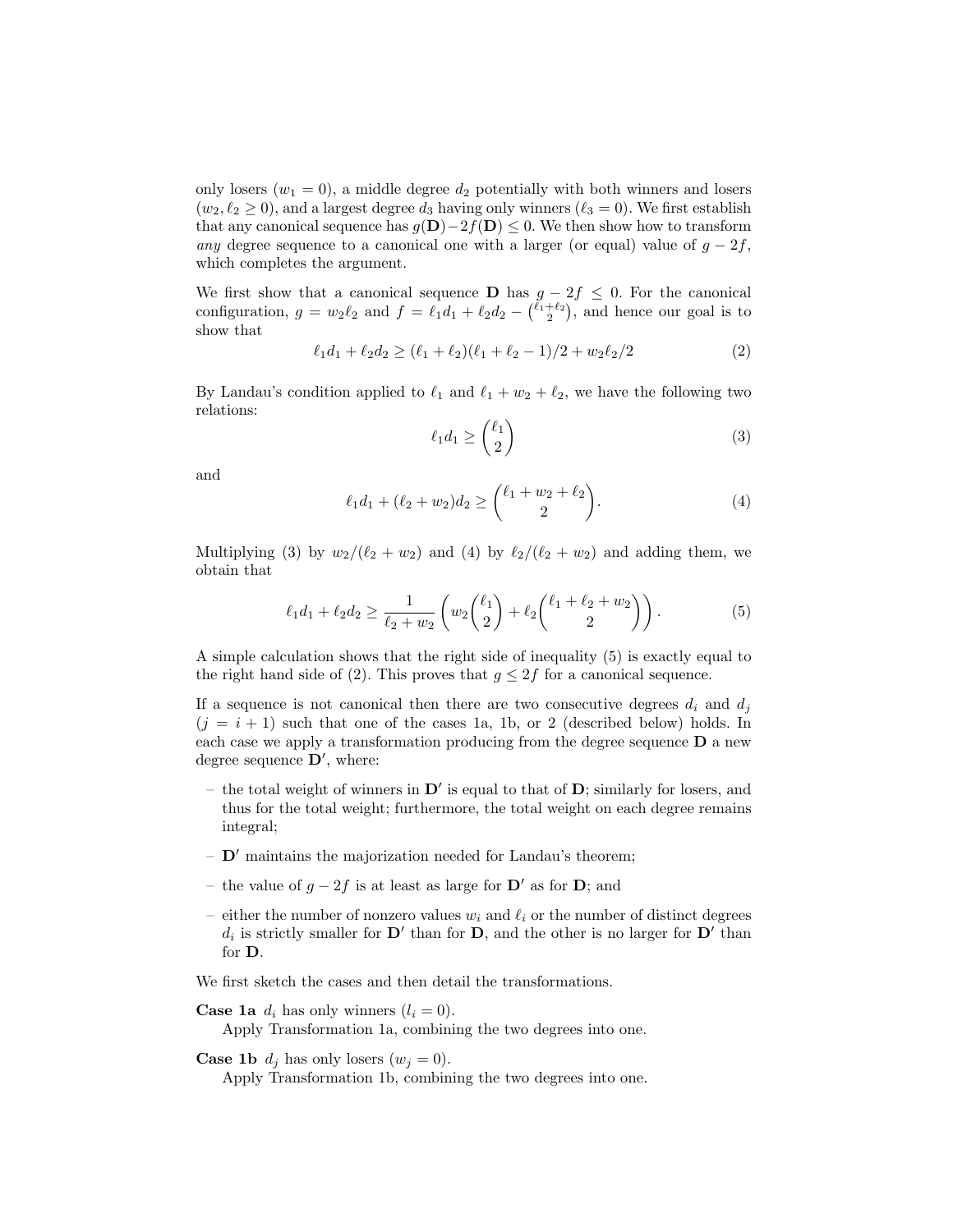#### **Case 2** All of  $w_i$ ,  $l_i$ ,  $w_j$  and  $l_j$  are nonzero.

Apply Transformation 2, leaving the degrees the same but transforming the weights so that one of them is equal to 0 and one of the preceding cases applies, or the weights obey an equality allowing application of Transformation 3, which combines the two degrees into one.

Either there is some pair  $i, j$  to which one of the cases applies, or the sequence is canonical. We argue this by showing that if there is no pair  $i, j$  for which Cases 1a or 1b apply, then either the sequence is canonical, or there is a pair to which Case 2 applies. First, note that for any  $i \neq n, l_i > 0$  (else Case 1a applies to  $i, i+1$ ) and for any  $i \neq 1$ ,  $w_i > 0$  (else Case 1b applies to  $i - 1, i$ ). In particular, for any  $1 < i < n$ , both  $l_i, w_i > 0$ . If  $n \geq 4$  this implies immediately that Case 2 applies to the pair 2, 3. If  $n = 1$ , **D** is automatically canonical. If  $n = 2$  and  $l_2 = 0$  or  $w_1 = 0$ then **D** is canonical, while if both  $l_2, w_1 > 0$  we may apply Case 2 (since, as we first argued,  $l_1, w_2 > 0$ ). Finally, if  $n = 3$ , we know  $l_1, l_2, w_2, w_3 > 0$ . If  $w_1 = l_3 = 0$ then D is canonical, and otherwise Case 2 applies.

**Transformation 1a:** In Case 1a, where  $d_i$  has only winners, change **D** to a new sequence  $\mathbf{D}'$  by replacing the pair  $(d_i, w_i, 0)$ ,  $(d_j, w_j, l_j)$  by their "average": the single degree  $(d', w', l')$ , where

$$
w' = w_i + w_j
$$
,  $l' = l_j$ ,  $d' = \frac{w_i d_i + (w_j + l_j) d_j}{w_i + w_j + l_j}$ .

The stated conditions on a transformation are easily checked. The total weight of winners is clearly preserved, as is the total weight of losers and the total degree (out-edges). Summing weights preserves integrality. The number of distinct degrees is reduced by one, and the number of nonzero weights may be decreased by one or may remain unchanged. The Landau majorization condition holds because  $D'$ , as an averaging of D, is majorized by it, and majorization is transitive. The only non-trivial condition is the non-decrease in  $g - 2f$ . The number of loser–winner pairs where the loser outranks the winner remains the same, so  $g(\mathbf{D}) = g(\mathbf{D}')$ . Also, f depends only on the total weight of losers (which is unchanged) and on the average degree of losers. This average degree would be unchanged if  $w_i$  were 0; since  $w_i \geq 0$ , the average degree may decrease. Thus  $f(\mathbf{D}) \geq f(\mathbf{D}')$ , and  $(g - 2f)(\mathbf{D}) \leq$  $(g-2f)(\mathbf{D}')$ , as desired.

**Transformation 1b:** Symmetrically to Transformation 1a, obtain  $D'$  by replacing the pair of labeled weighted degrees  $(d_i, w_i, l_i)$  and  $(d_j, 0, l_j)$  with a single one  $(d', w', l')$ , where  $w' = w_i$ ,  $l' = l_i + l_j$ , and  $d' = [(l_i + w_i)d_i + l_jd_j]/(l_i + w_i + l_j)$ .

**Transformation 2:** Where  $w_i$ ,  $l_i$ ,  $w_j$  and  $l_j$  are all nonzero, we begin with one case, which leads to one other. In the usual case, we transform  $\mathbf D$  to  $\mathbf D'$  by replacing the pair  $(d_i, w_i, l_i)$ ,  $(d_j, w_j, l_j)$  with  $(d_i, w_i + x, l_i - x)$ ,  $(d_j, w_j - x, l_j + x)$ , for some value of  $x$  (positive or negative) to be determined. This affects only the labeling, not the weighted degree sequence itself, and is therefore legitimate as long as the four quantities  $w_i + x$ ,  $l_i - x$ ,  $w_j - x$  and  $l_j + x$  are all non-negative.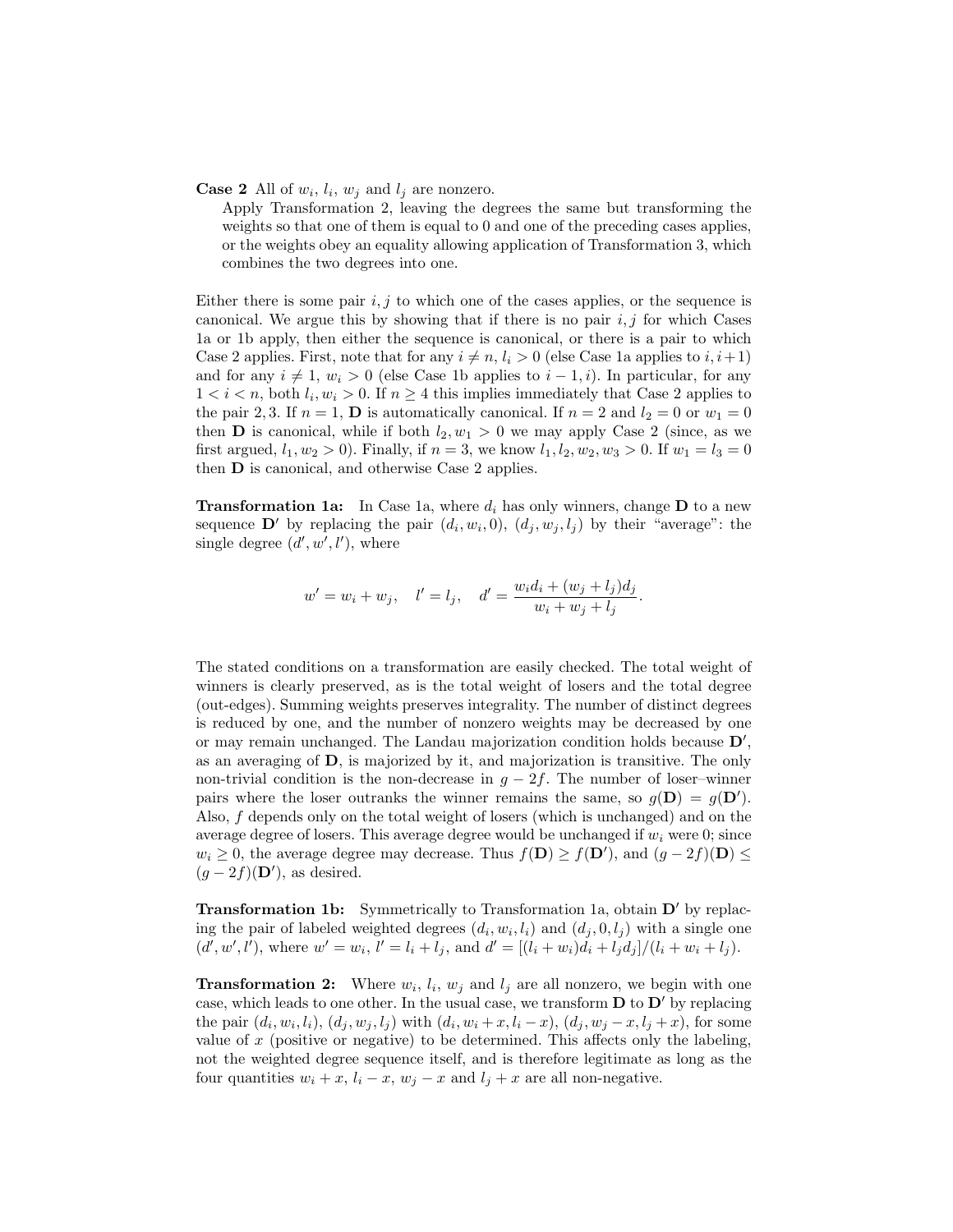Defining  $\Delta = (g - 2f)(\mathbf{D}') - (g - 2f)(\mathbf{D})$ , we wish to choose x to make  $\Delta > 0$ .

$$
\Delta = \left\{ \left[ (l_j + x)(w_i + x + w_j - x) + (l_i - x)(w_i + x) \right] - \left[ l_j(w_i + w_j) + l_i w_i \right] \right\} - 2 \left\{ \left[ (l_i - x)d_i + (l_j + x)d_j \right] - \left[ l_i d_i + l_j d_j \right] \right\} = x(w_j + l_i - 2(d_j - d_i) - x) = x(a - x),
$$

where  $a = w_i + l_i - 2(d_i - d_i)$ . This is a simple quadratic expression with negative coefficient on  $x^2$ , so its value increases monotonically as x is varied from 0 to  $a/2$ , where the maximum is obtained. (Note that a may be negative.) If  $a = 0$  then we do not use this transformation but Transformation 3, below. Otherwise, vary  $x$ from 0 to  $a/2$  stopping when x reaches  $a/2$  or when any of  $w_i + x$ ,  $l_i - x$ ,  $w_j - x$ and  $l_j + x$  becomes 0. Call this value  $x^*$ , and use it to define the transformation.

If any of  $w_i + x$ ,  $l_i - x$ ,  $w_j - x$  and  $l_j + x$  is 0 then the number of nonzero weights is decreased (while the number of distinct degrees is unchanged). Otherwise,  $x^* = a/2$ . In that case, the new  $\mathbf{D}'$  has  $a = 0$  (the optimal "weight shift" has already been performed). With  $a = 0$  we apply Transformation 3, which reduces the number of nonzero weights.

**Transformation 3:** Similar to Cases 1a and 1b, transform  $D$  to  $D'$  by replacing the pair  $(d_i, w_i, l_i), (d_j, w_j, l_j)$  with a single degree  $(d', w', l')$  that is their weighted average,

$$
w' = w_i + w_j, \quad l' = l_i + l_j, \quad d' = \frac{(w_i + l_i)d_i + (w_j + l_j)d_j}{w_i + l_i + w_j + l_j}.
$$

This gives

$$
\Delta = (g - 2f)(\mathbf{D}') - (g - 2f)(\mathbf{D})
$$
  
=  $(l_i w_j) - 2(l_i d' + l_j d' - l_i d_i - l_j d_j)$   
=  $l_i w_j + \frac{2(d_j - d_i)(w_i l_j - w_j l_i)}{w_i + l_i + w_j + l_j}.$ 

We apply this transformation only in the case where Transformation 2 fails to give any improvement because its "a" expression is equal to 0, i.e.,  $d_j - d_i = (w_j + l_i)/2$ . Making the corresponding substitution gives

$$
\Delta = l_i w_j + \frac{(w_j + l_i)(w_i l_j - w_j l_i)}{w_i + l_i + w_j + l_j} \n= \frac{(l_i w_j)(l_j + w_i) + (l_j w_i)(l_i + w_j)}{w_i + l_i + w_j + l_j} > 0.
$$

This reduces the number of distinct degrees by one, without increasing the number of nonzero weights.

Concluding the argument, we have shown that any non-canonical configuration D can be replaced by a configuration with a strictly smaller total of distinct degrees and nonzero weights, and at least as large a value of  $g - 2f$ . Since **D** had at most n distinct degrees and 2n nonzero weights originally, a canonical configuration  $\mathbf{D}^*$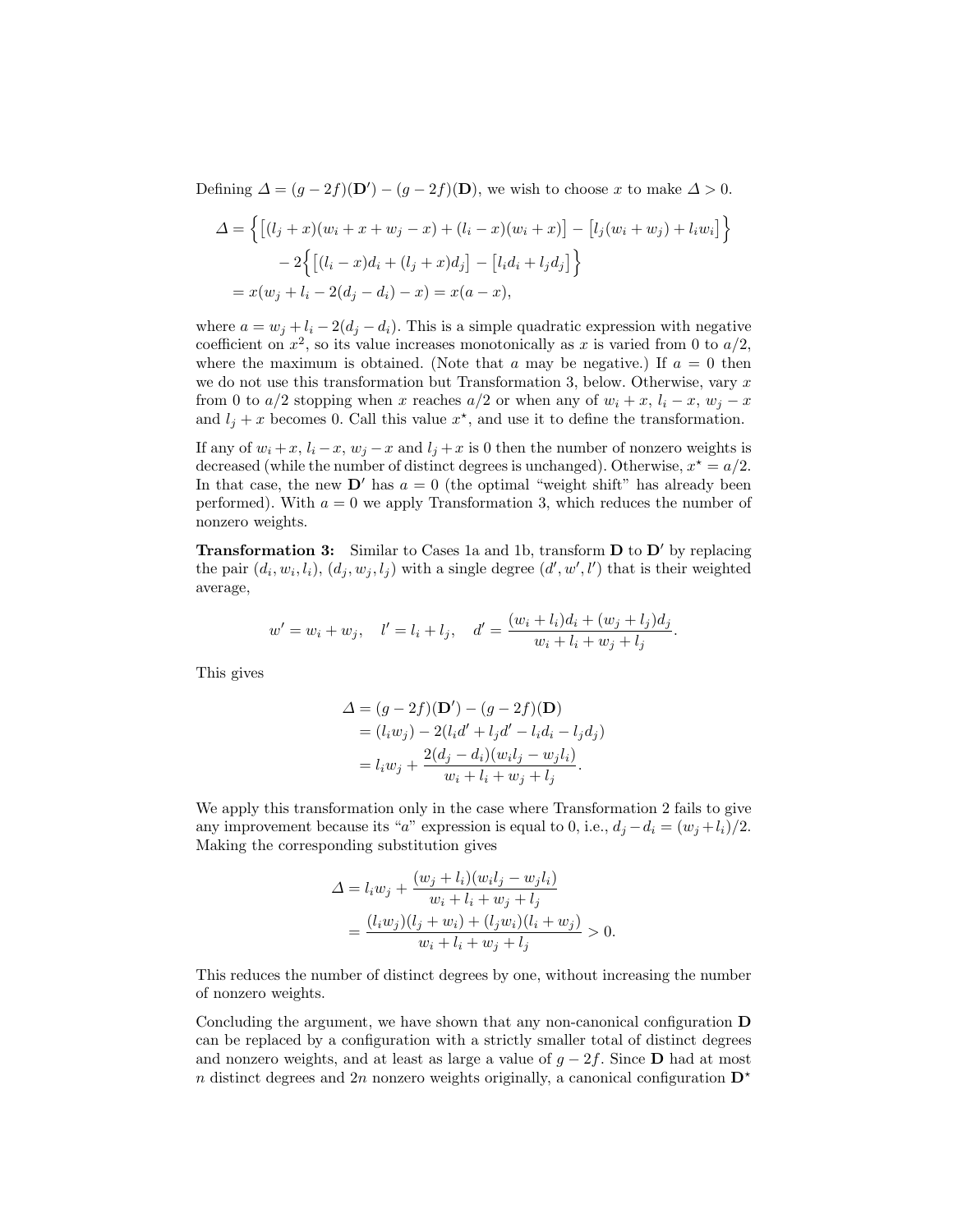is reached after at most  $3n - 1$  transformations. (All that is important is that the number of transformations is finite: that a canonical configuration is eventually reached.) Then,  $(g - 2f)(\mathbf{D}) \leq (g - 2f)(\mathbf{D}^*) \leq 0$ .

A further generalization of Theorem 3 may be found in [BCS06].

#### 4 An Upper Bound for Minimum Feedback Arc Set

This section shows an analog of Theorem 2 for an optimal solution to the feedback arc set problem. (The decomposition argument in Theorem 1 is algorithmindependent and applies here as well.) For a tournament T and an ordering  $\pi$ , a back edge is an edge  $i \to j$  in T such that j is ordered before i in  $\pi$ . Let back $(T, \pi)$ denote the number of back edges induced by  $\pi$  in T.

For a winner–loser partitioned tournament  $\mathbf{T} = (T, W, L)$  and any minimum feedback arc set ordering  $\pi$  of T, let  $g'(\mathbf{T}, \pi)$  be the number of winner-loser pairs where the loser comes before the winner in  $\pi$ , and as before let

$$
f(\mathbf{T}) = \sum_{\ell \in L} \sum_{w \in W} \mathbf{1}(\ell \to w)
$$

be the number of winner–loser pairs where the loser beats the winner.

**Theorem 4.** For any winner-loser partitioned tournament  $T = (T, W, L)$  and any minimum feedback arc set ordering  $\pi$  of  $\mathbf{T}$ ,  $g'(\mathbf{T}, \pi) \leq 2f(\mathbf{T})$ .

*Proof.* Let  $k_w$  be the smallest possible number of back edges in the subtournament induced by W. Define  $k_l$  similarly for the subtournament induced by L. Let  $k_w^{\pi}$ and  $k_l^{\pi}$  be the number of back edges in  $\pi$  that go from W to W and from L to L, respectively. Denote the number of remaining (i.e., winner–loser or loser–winner) back edges in  $\pi$  by  $k_o^{\pi}$ .

Consider another ordering  $\sigma$  where all winners are ordered before all losers, and both the winners and the losers are ordered optimally among themselves, i.e., with  $k_w$  and  $k_l$  back edges respectively. The number of back edges in  $\sigma$  is back( $\mathbf{T}, \sigma$ ) =  $k_w + k_l + f(\mathbf{T})$ . But we also have  $\text{back}(\mathbf{T}, \sigma) \geq \text{back}(\mathbf{T}, \pi)$  since  $\pi$  minimizes the number of back edges, and thus  $k_w + k_l + f(\mathbf{T}) \geq k_w^{\pi} + k_l^{\pi} + k_o^{\pi}$ . Since  $k_w \leq k_w^{\pi}$ and  $k_l \leq k_l^{\pi}$  by definition of  $k_w$  and  $k_l$ , we have  $f(\mathbf{T}) \geq k_o^{\pi}$ .

Consider any winner–loser pair with the loser ordered before the winner. If  $w \to l$ is the edge, it is a back edge in  $\pi$  and thus is counted by  $k_o^{\pi}$ . If  $l \to w$  is the edge instead, it is counted by  $f(\mathbf{T})$ . Thus  $g'(\mathbf{T}, \pi)$  is at most  $k_o^{\pi} + f(\mathbf{T})$ . Since  $f(\mathbf{T}) \geq k_o^{\pi}$ , this number is never more than  $2f(\mathbf{T})$ , which implies  $g'(\mathbf{T}, \pi) \leq 2f(\mathbf{T})$ .

The proof above immediately shows that for any **T** and any ordering  $\pi_{\alpha}$  of **T** with at most  $(1+\alpha) \cdot \text{opt}(\mathbf{T})$  back edges,  $g'(\mathbf{T}, \pi_\alpha) \leq (2+\alpha)f(\mathbf{T}) + \alpha(k_w + k_l)$ , where opt(T) is the minimum number of back edges in T, and  $k_w$  and  $k_l$  are as in the proof above. Thus, a FAS approximation does not generally guarantee that if  $f$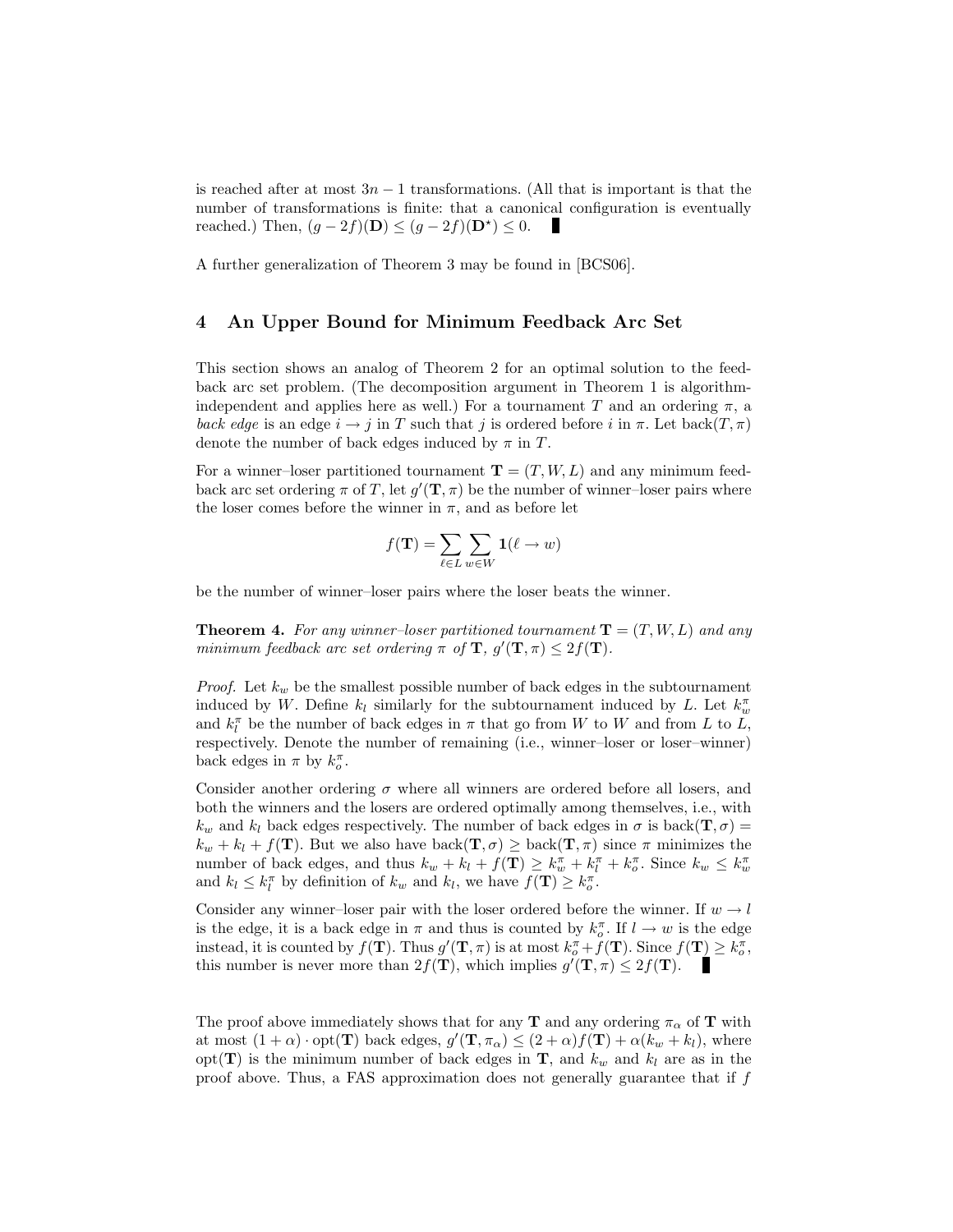is 0, then so is  $g'$  (a guarantee provided by DEGREE and FAS). For example, **T** may make correct statements about all winner–loser pairs while inducing a nontransitive tournament on the winners or the losers, so an approximation that does not know the winner–loser labeling can incur a non-zero number of mistakes.

# 5 Lower Bounds

We first show that Theorem 2 is best possible: the DEGREE ranking really can make twice as many mistakes as the adversary. Recall that  $f$  denotes the number of winner–loser pairs where the loser beats the winner, and  $g$  the number of winner– loser pairs where the loser outranks the winner. The example below generates an infinite family of tournaments with  $g = 2f$ .

**Example 1.** With *n* odd, let every vertex have degree  $(n-1)/2$ ; note that the degree sequence  $\langle \frac{n-1}{2}, \ldots, \frac{n-1}{2} \rangle$  does indeed respect Landau's condition, so it is realizable as a tournament. Label  $(n-1)/2$  of the vertices as winners and  $(n+1)/2$ as losers. With ties broken against us, all winners are ordered after all losers. This gives  $f = \frac{n+1}{2} \cdot \frac{n-1}{2} - \binom{(n+1)/2}{2} = (n+1)(n-1)/8$ , while  $g = \frac{n+1}{2} \cdot \frac{n-1}{2} =$  $(n+1)(n-1)/4 = 2f$ . (A similar example gives a lower bound of  $2 - O(1/n)$  with ties broken optimally for the algorithm.) ш

In a subsequent paper, Ailon and Mohri [AM07] give a simple algorithm-independent example showing that no deterministic algorithm can achieve a constant factor of less than 2 on the regret ratio. The example puts all the probability mass on a single three element subset. The induced tournament is a directed 3-cycle, and the bipartition is chosen adversarily depending on the ordering output by the algorithm. By symmetry, there are only two different orderings (clockwise and counterclockwise). In both cases, the adversary can make the algorithm pay for both mixed pairs while paying for only one misordering. This example implies that Theorem 4 is also best possible.<sup>5</sup>

# 6 Generalization to Multipartite Ranking

The result in Section 3 can be extended to the case when examples belong to more than two classes. In the extreme case, all examples can have different labels. The labels typically form an ordered set, arising naturally in applications where labels represent discretized ratings (e.g., survey results can be graded from 'strongly agree' to 'strongly disagree', search results can be graded from 'most relevant' to 'least relevant').

A natural way of extending the definition of ranking loss to account for the order in the values, is to weigh the loss of putting an example with label  $y_i$  before an

<sup>5</sup> The preliminary version of this paper contained a construction of a family of tournaments, for which an optimal solution to the feedback arc set problem gives  $g \geq (2-\epsilon)f$ , for any  $\epsilon > 0$ . We decided to omit the construction since it is superseded by the above lower bound example in [AM07].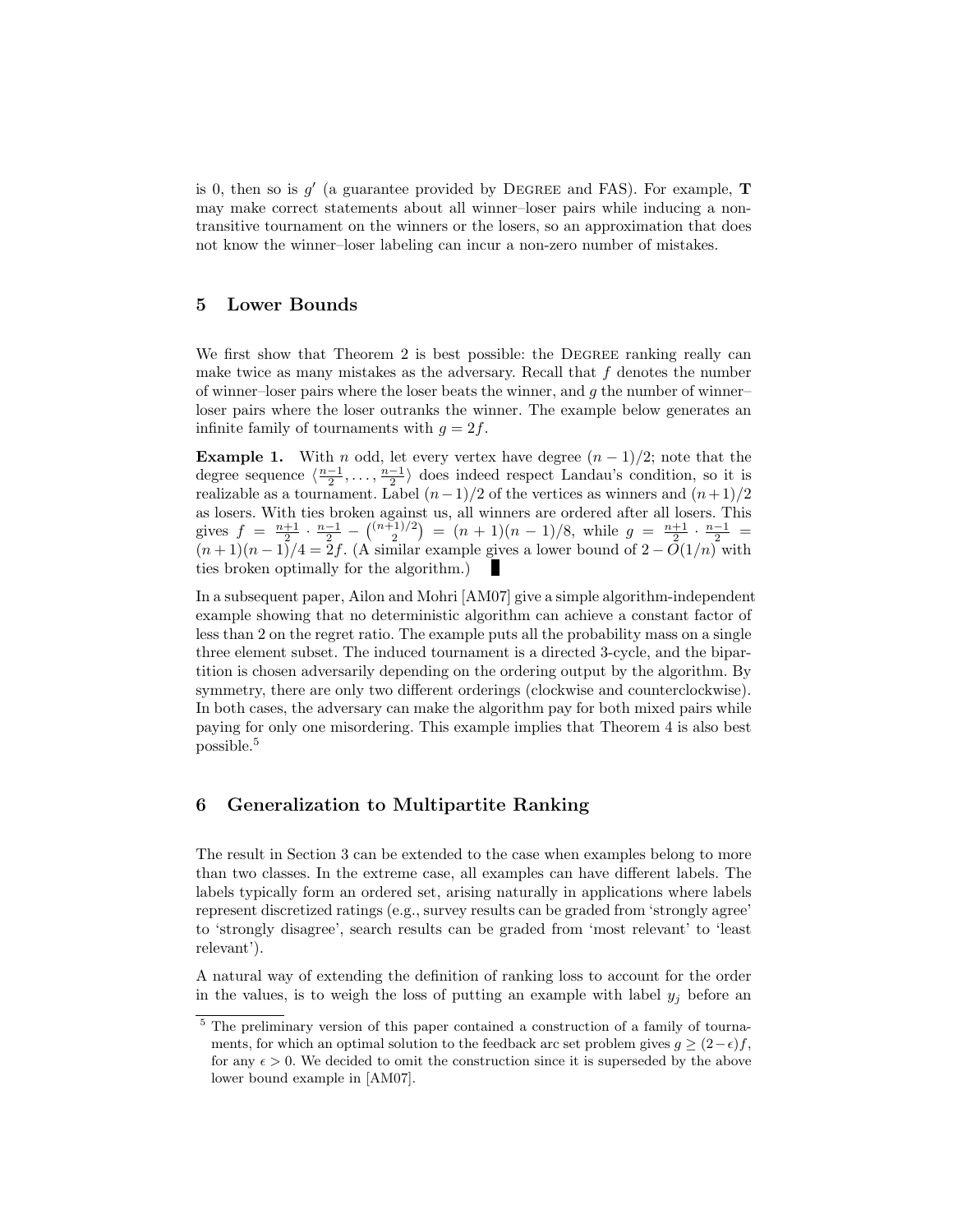example with label  $y_i < y_j$  by the difference  $y_j - y_i$ . Formally, the generalized AUC loss of an ordering  $\pi$  on a set  $S = (1, y_1), \ldots, (n, y_n)$  is defined as

$$
l(\pi, S) = \frac{\sum_{i \neq j} \pi(i, j, \{1, ..., n\})(y_i - y_j)_+}{\sum_{i < j} |y_i - y_j|},
$$

where we use the operator  $(A)_+ = A \cdot \mathbf{1}(A > 0)$ .

As in the bipartite case, let Q denote the distribution of label sequences of the set  $\{1,\ldots,n\}$ . Then the generalized loss of ordering i before j is

$$
l_Q(i,j) = \mathbf{E}_{y^n \sim Q} \frac{(y_i - y_j)_+}{\sum_{u < v} |y_u - y_v|}.
$$

Regrets are defined as before. Recall that  $r_Q(i, j)$  is proper if  $l_Q(i, j) - l_Q(j, i) \geq 0$ . The lemma below extends Lemma 1 to multiple labels.

**Lemma 2.** For any i, j, and k in  $\{1, \ldots, n\}$ , if  $r_Q(i, j)$  and  $r_Q(j, k)$  are proper,

$$
r_Q(i,j) + r_Q(j,k) = r_Q(i,k).
$$

*Proof.* Consider any label assignment  $y^n = y_1 \dots y_n$  and let  $Z(y^n) = \frac{Q(y^n)}{\sum_{y} y_n}$  $\frac{Q(y^n)}{\sum_{u < v} |y_u|}$  $\frac{Q(y^{n})}{u\lt v}|y_u-y_v|$ .

A simple case analysis shows that  $y^n$  contributes equally to both sides of the lemma statement. Indeed, if  $y_i \leq y_j \leq y_k$ , the contribution is zero to either side. If  $y_i \ge y_j \ge y_k$ , it contributes  $Z(y^n)((y_i - y_j) + (y_j - y_k))$  to  $r_Q(i, j) + r_Q(j, k)$  and  $Z(y^n)(y_i - y_k)$  to  $r_Q(i, k)$ , so the contributions are equal. It remains to consider two cases.

**Case 1**,  $y_i \leq y_j$  and  $y_j \geq y_k$ . The contribution of  $y^n$  to the left side is  $Z(y^n)[- (y_j (y_i) + (y_j - y_k)$ . If  $y_i \leq y_k$ , it adds  $Z(y^n)(y_k - y_i)$  to  $l_Q(k, i)$ ; otherwise, it adds  $Z(y^n)(y_i-y_k)$  to  $l_Q(i,k)$ . In both cases, its contribution to the right side,  $l_Q(i,k)$  $l_Q(k, i)$ , is  $Z(y^n)(y_i - y_k)$ , and so the contributions are equal.

**Case 2**,  $y_i \ge y_j$  and  $y_j \le y_k$ . Similarly to Case 1,  $y^n$  donates  $Z(y^n)[(y_i - y_j) (y_k - y_j)$  to the left side, and  $Z(y^n)(y_i - y_k)$  to the right side, completing the proof.

The proof of Theorem 1 carries through without modifications, using the generalized definition of losses and regrets and Lemma 2 in place of Lemma 1.

### 7 Relation to Generalization Bounds and Other Work

A number of papers analyze generalization properties of ranking algorithms (see, e.g., [FIS+03,AHR05,AN05,CLV05,RCM+05]). These papers analyze ranking directly by estimating the rate of convergence of empirical estimates of the ranking loss to its expectation. The bounds typically involve some complexity parameter of the class of functions searched by the algorithms (which serves as a regularizer),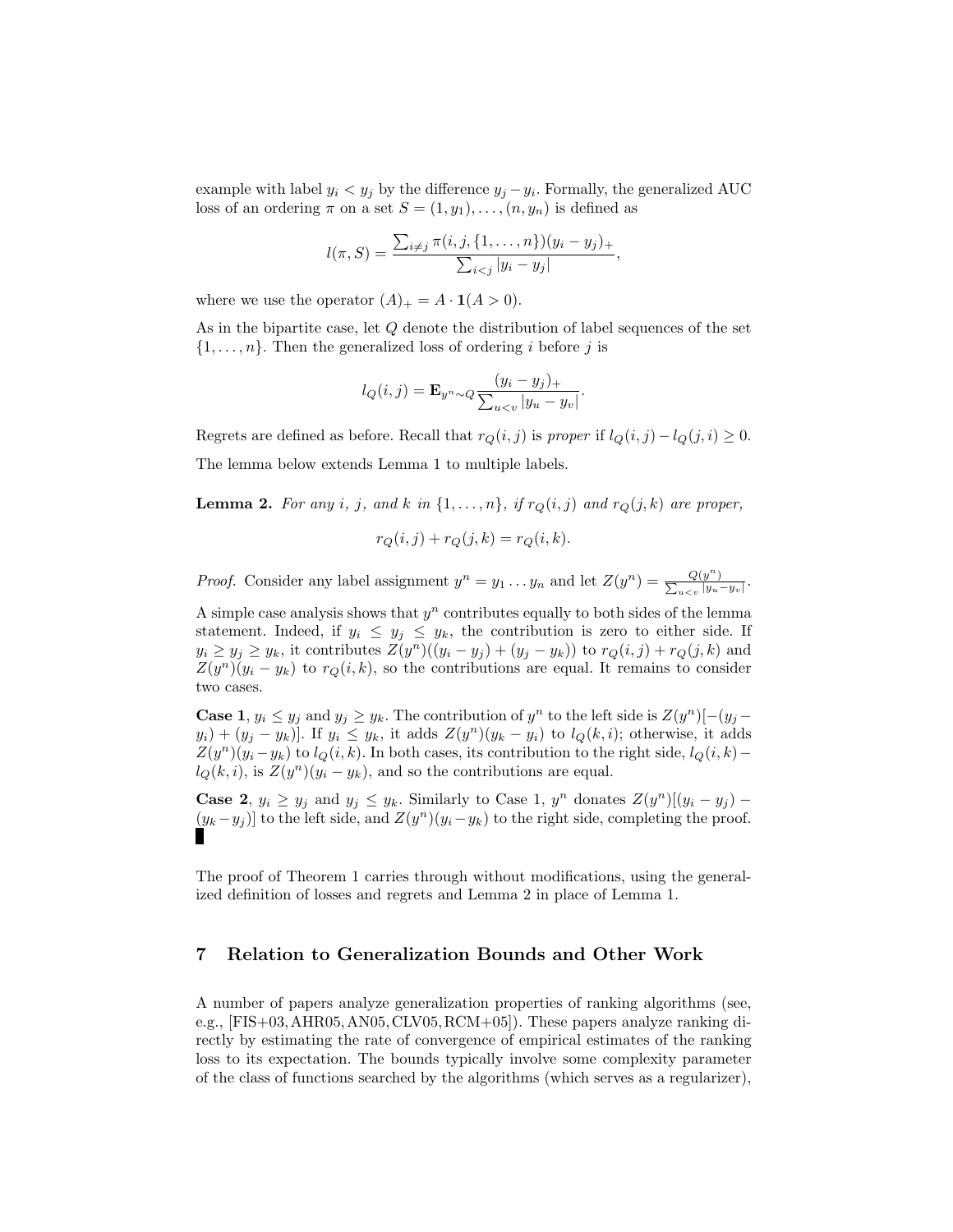and some additional quantities considered relevant for the analysis. The examples are assumed to be drawn independently from some fixed distribution.

The type of results in this paper is different. We bound the realized AUC performance in terms of the realized classification performance, thus transferring performance from classification to ranking. Since the analysis is relative, it does not have to rely on any assumptions about the way the world produces data. In particular, the bounds apply when there are arbitrary high-order dependencies between examples, which is important in a number of applications where ranking is of interest.

A generalization result for the induced classification problem implies, via the reduction, a generalization result for the AUC problem. In situations where rankings are drawn iid from some base distribution  $D$ , the induced independent sample from AUC-TRAIN( $D$ ) can be formed by first drawing a ranking from  $D$  and then picking a mixed pair at random. Repeating this process many times produces an iid sample set for which standard rate of convergence analysis bounds hypothesis class regret.

Cortes and Mohri [CM04] analyzed the relationship between the AUC and the error rate on the same classification problem, treating the two as different loss functions. They derived expressions for the expected value and the standard deviation of the AUC over all classifications with a fixed number of errors, under the assumption that all such classifications are equiprobable (i.e., the classifier is as likely to err on any one example as on any other). There is no connection with the present work.

Acknowledgement We would like to thank COLT reviewers for their comments and suggestions, and Nir Ailon and Mehryar Mohri for helpful discussions.

# References

| [AHR05] | S. Agarwal, S. Har-Peled, and D. Roth. A uniform convergence bound for the        |
|---------|-----------------------------------------------------------------------------------|
|         | area under the ROC curve, <i>Proceedings of the 10th International Workshop</i>   |
|         | on Artificial Intelligence and Statistics, 2005.                                  |
| [ANS05] | S. Agarwal, P. Niyogi. Stability and generalization of bipartite ranking algo-    |
|         | rithms, Proceedings of the Eighteenth Annual Conference on Computational          |
|         | <i>Learning Theory</i> (COLT), $32-47$ , $2005$ .                                 |
| [AM07]  | N. Ailon and M. Mohri. An Efficient Reduction of Ranking to Classification,       |
|         | New York University Technical Report TR-2007-903, 2007.                           |
| [A06]   | N. Alon. Ranking tournaments, <i>SIAM Journal on Discrete Mathematics</i> 20:     |
|         | $137-142$ , 2006.                                                                 |
| [BCS06] | N. Bansal, D. Coppersmith, and G.B. Sorkin. A winner-loser labeled tourna-        |
|         | ment has at most twice as many outdegree misrankings as pair misrankings,         |
|         | IBM Research Report RC24107, Nov. 2006.                                           |
| [CLV05] | S. Clémençon, G. Lugosi, N. Vayatis. Ranking and scoring using empirical          |
|         | risk minimization, <i>Proceedings of the Eighteenth Annual Conference on Com-</i> |
|         | putational Learning Theory (COLT), $1-15$ , 2005.                                 |
| [CSS99] | W. Cohen, R. Schapire, and Y. Singer. Learning to order things, <i>Journal of</i> |
|         | Artificial Intelligence Research 10: 243–270, 1999.                               |
| [CFR06] | D. Coppersmith, L. Fleischer and A. Rudra. Ordering by weighted number of         |
|         | wins gives a good ranking for weighted tournaments. Proceeding of the 17th        |
|         | Annual Symposium on Discrete Algorithms (SODA), 776-782, 2006.                    |